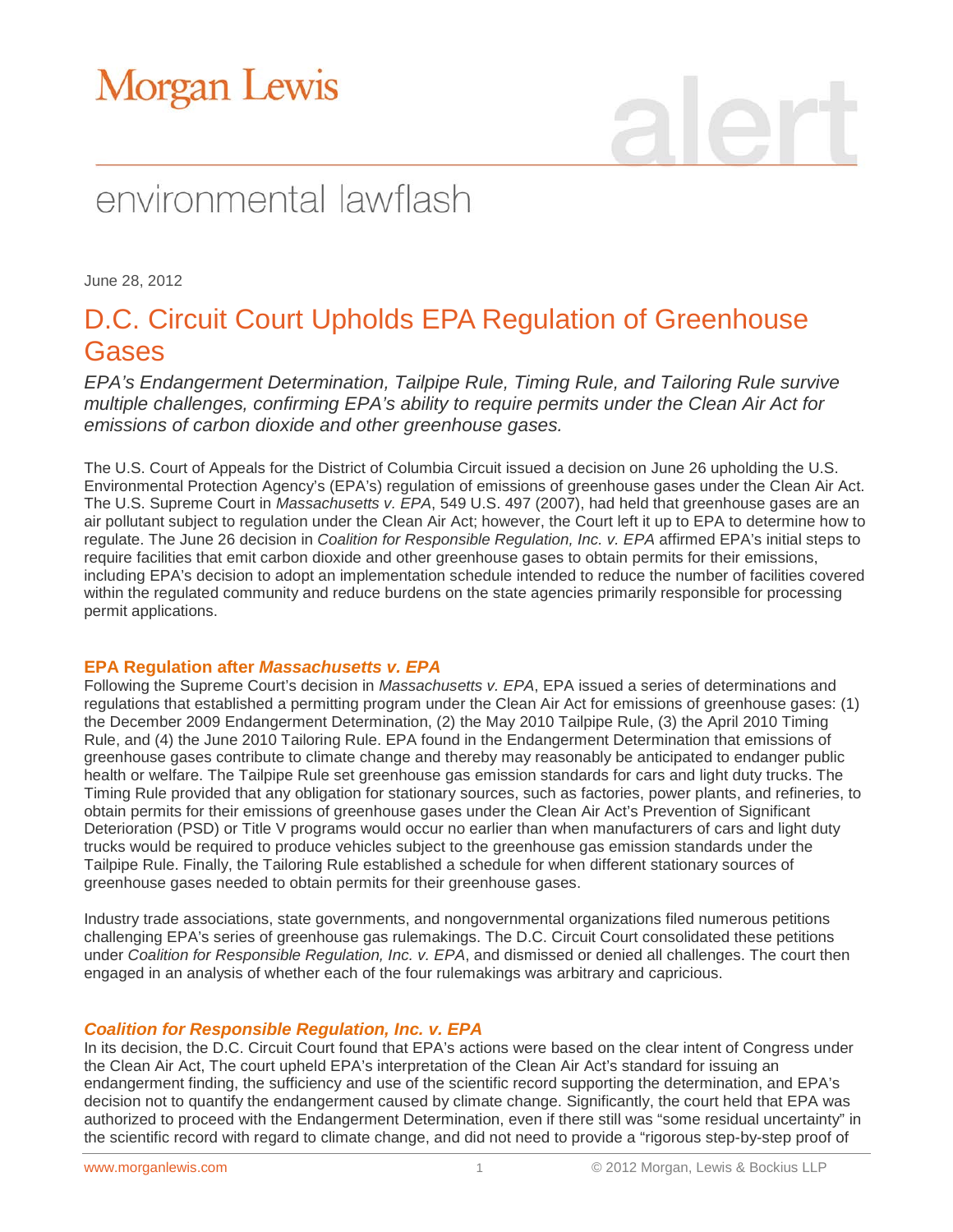## **Morgan Lewis**

cause and effect" nor precise numerical values in connection with the determination. The court rejected the challenges to the Tailpipe Rule, finding that the Clean Air Act and the Supreme Court's decision in *Massachusetts v. EPA* provided EPA no statutory basis to support "further inaction." With respect to EPA's application of the Clean Air Act's PSD permitting program to greenhouse gas emissions from stationary sources, the court relied on EPA's traditional interpretation and implementation of the PSD provisions in the Clean Air Act to dismiss the petitions of industries already subject to the PSD program for other emissions and to deny the petitions of those industries newly subject to the PSD program as a result of their greenhouse gas emissions. In doing so, it concluded that the term "pollutant" as used within the PSD statute clearly embraced greenhouse gases and thus made the PSD program applicable to sources with sufficient greenhouse gas emissions. The court also found that no petitioner was able to establish any injury resulting from the Timing Rule or Tailoring Rule, and all such petitioners therefore lacked standing because any burden associated with obtaining PSD permits or processing the associated applications was derived from the obligations in the Clean Air Act itself, not the historic or new rules, and because the new rules worked to reduce the burdens that the statute would otherwise impose. It thereby dismissed all challenges to the Timing and Tailoring Rules for lack of jurisdiction.

#### **Implications**

The case is an important milestone in EPA's continued efforts to regulate greenhouse gases to address climate change. More broadly, the case provides instruction on EPA's rulemaking authority under the Clean Air Act and the manner in which it may support its rulemaking activities. Of immediate significance, the 75,000/100,000 ton per year emissions thresholds established in the Tailoring Rule will continue to govern major source/major modification permitting applicability under the federal PSD program until and unless EPA revises them.

#### **Contacts**

If you have any questions or would like more information on the issues discussed in this LawFlash, please contact any of the following Morgan Lewis attorneys:

| <b>Philadelphia</b><br>Jeffrey N. Hurwitz                     | 215,963,5700                 | jhurwitz@morganlewis.com                          |
|---------------------------------------------------------------|------------------------------|---------------------------------------------------|
| Washington, D.C.<br>Ronald J. Tenpas<br>William H. Lewis, Jr. | 202.739.5435<br>202.739.5145 | rtenpas@morganlewis.com<br>wlewis@morganlewis.com |
| <b>Princeton</b><br>Christopher J. McAuliffe                  | 609.919.6619                 | cmcauliffe@morganlewis.com                        |
| <b>Harrisburg</b><br>Maxine M. Woelfling                      | 717.237.5065                 | mwoelfling@morganlewis.com                        |

#### Now Available: *Environmental eDeskbook*

This eDeskbook is designed to be an up-to-date reference tool for people encountering environmental issues and the regulatory framework established to protect the environment. The eDeskbook provides quick access to current contact information, articles, environmental regulations, noteworthy calendar items, and other environmental resource materials. View the *Environmental eDeskbook* at [environmentaldeskbook.morganlewis.com.](http://environmentaldeskbook.morganlewis.com/)

#### About Morgan, Lewis & Bockius LLP

With 24 offices across the United States, Europe, and Asia, Morgan Lewis provides comprehensive litigation, transactional, labor and employment, regulatory, and intellectual property legal services to clients of all sizes from global Fortune 100 companies to just-conceived start-ups—across all major industries. Our international team of attorneys, patent agents, employee benefits advisors, regulatory scientists, and other specialists—some 3,000 professionals total—serves clients from locations in Almaty, Beijing, Boston, Brussels, Chicago, Dallas,